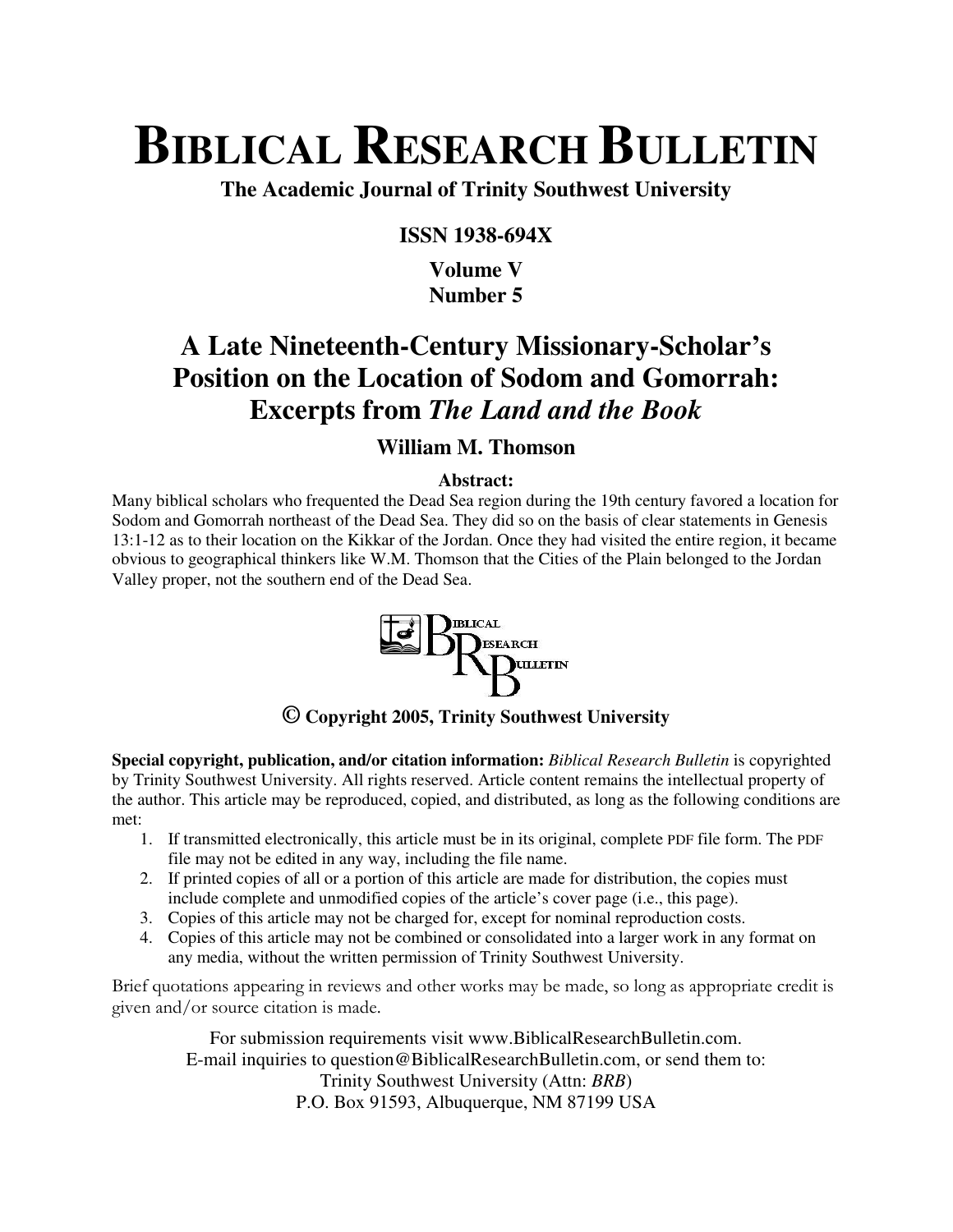# **A Late Nineteenth-Century Missionary-Scholar's Position on the Location of Sodom and Gomorrah: Excerpts from** *The Land and the Book*

### **William M. Thomson**

#### **Frontnote by Steven Collins**, Dean, College of Archaeology, Trinity Southwest University

During the nineteenth century, missionary-scholar William M. Thomson spent most of his life in the Holy Land, and much of that on horseback exploring the land in minutest detail. Throughout my research on the location of the Cities of the Plain, I was unaware of Thomson's geographical work (although I was aware of his books on the Holy Land by title, because I had seen them in our school library). After presenting my research in several venues, one of my doctoral students, Carl Morgan, phoned me one day and told me about his reading of Thomson's accounts concerning the Cities of the Plain. He said that I really should read it because Thomson had come to the same conclusions I had about their location. In the process he had even arrived on the top of Tall el-Hammam, the site I've identified as Sodom itself!

Needless to say, I was quite interested. Upon reading it, I was so impressed (and encouraged!) by it that I decided to include Thomson's sections on the Cities of the Plain as an appendix in my book, *The Search for Sodom and Gomorrah* (TSU Press). But the *BRB* Editorial Committee also thought Thomson's work was important enough to present this excerpt as a brief paper.

So here, in his own words, is Thomson's encounter with the Cities of the Kikkar (Ciccar, as he spells it). I have also made a few comments along the way in bracketed italics.

# **EXCERPTS FROM WILLIAM M. THOMSON'S**  *THE LAND AND THE BOOK***<sup>1</sup>**

## April  $24^{\text{th}}$ . Evening.

 $\overline{a}$ 

No one can look upon the Dead Sea without thinking of the location of Sodom and Gomorrah, and the other "cities of the plain" that were destroyed, and I should like to obtain more definite and satisfactory information on the subject than I at present possess. Since the exploration of this sea by Lieutenant Lynch, it has been supposed that the shallow part at its southern end, which is some fifteen miles long, was previously a plain, and that it was submerged at the time of the catastrophe. Admitting this to be true, how are we to understand what is said or implied—that the land there belonged to the valley of the Jordan, was watered by that river, and that therefore it was immensely fertile at the time when Lot chose it for his residence? "It was well watered everywhere, before the Lord destroyed Sodom and

<sup>&</sup>lt;sup>1</sup> W.M. Thomson, *The Land and the Book: Southern Palestine and Jerusalem* (New York: Harper and Brothers, 1882) 371-376.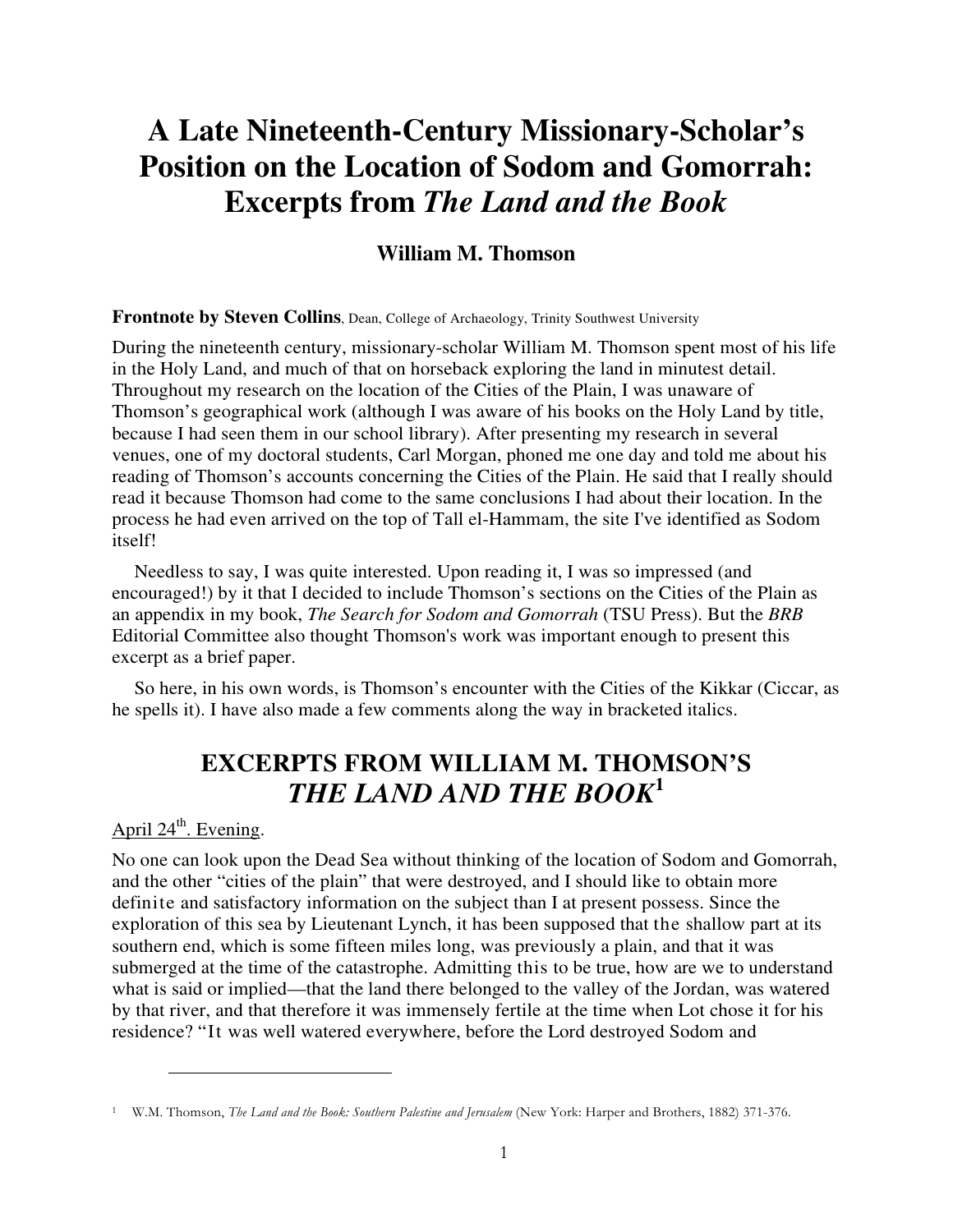Gomorrah, even as the garden of the Lord, like the land of Egypt, as thou comest unto Zoar" (Genesis 13:10).

It was the accepted opinion formerly that, previous to the destruction of Sodom, the Dead Sea was a fresh-water lake, and that its character was changed at that time by the obtrusion from below of rock-salt and other volcanic products, which have rendered it so extremely bitter and nauseous. The evidences of such action and obtrusion were found in the ridge of rock-salt called Jebel Usdum, at the south end of the sea, and in the presence of naphtha and bitumen in its waters. The lake, being originally shorter by the length of these plains of Sodom and Gomorrah, would necessarily rise, it was said, much higher during the rainy season than it does now; and the water being fresh, it would subside by evaporation, and perhaps by irrigation, much more rapidly than at present. The southern extension of the Dead Sea is thirteen feet deep in winter, but late in autumn it is only three, and is then forded not only by camels, but even by donkeys. The southern plain, on which the cities stood, it was supposed, was flooded by fresh water during the rise of the lake, just as the Nile floods the land of Egypt, and that when the water subsided the plain was sown, as Egypt was and is still. We have only to assume that this was actually the case at the south end of the Dead Sea, and that the inhabitants knew how to control the rising of the lake by embankments, as the Egyptians did the Nile, and the mystery about the fertility of that plain is explained.

Something like this was the former explanation; but a better acquaintance with the topography and physical characteristics of this region had led many modern writers to reject this entire hypothesis, and to locate those doomed cities at the north end of the sea instead of the south end, and the reasons for this change appear quite conclusive.

To reverse a geographical hypothesis so long and so universally entertained will require evidence and arguments very decisive indeed, and I should like to hear them.

They are partly geological, and have utterly rendered impossible the supposition that, until the destruction of Sodom and Gomorrah, the Jordan passed through the Dead Sea, then a sweet-water lake, and along Wady 'Arabah to the Gulf of 'Akabah. The geological changes demanded are too great to have occurred within the period of man's residence upon the earth; and it is admitted that the Dead Sea must have been substantially what it is now from a very remote period—an inland lake, with water intensely salt and bitter. In fact, the south end of this sea belongs to Idumea, and all the fertility seen at the south-east border of it is due to brooks that come down from the mountains of Edom. The Jordan never reaches those parts, nor is there a bush or blade of grass there that owes its life to the water of that river. The south end of the Dead Sea is not "the plain of Jordan" at all, and was never so regarded or so named either in ancient or modern times.

 Turning now to the Biblical narrative, let us examine some of the statements which seem to necessitate the transfer of the site of the destroyed cities to the north or north-east end of the Dead Sea. And first, it appears to be certain, from Genesis 13:1-13, that at the time of the separation between Abraham and Lot they were at or near Bethel, some twelve or fifteen miles north of Jerusalem, and sixty or seventy miles from the south end of the Dead Sea. Lot, therefore, without a miracle, could not have seen that region at all, however high he "lifted up his eyes." The distance is too great, there is a haze over the sea which obscures the view, and, finally, high mountains on the western shore entirely intercept the prospect. And, furthermore, it is evident that the region at the south end of the sea cannot be called the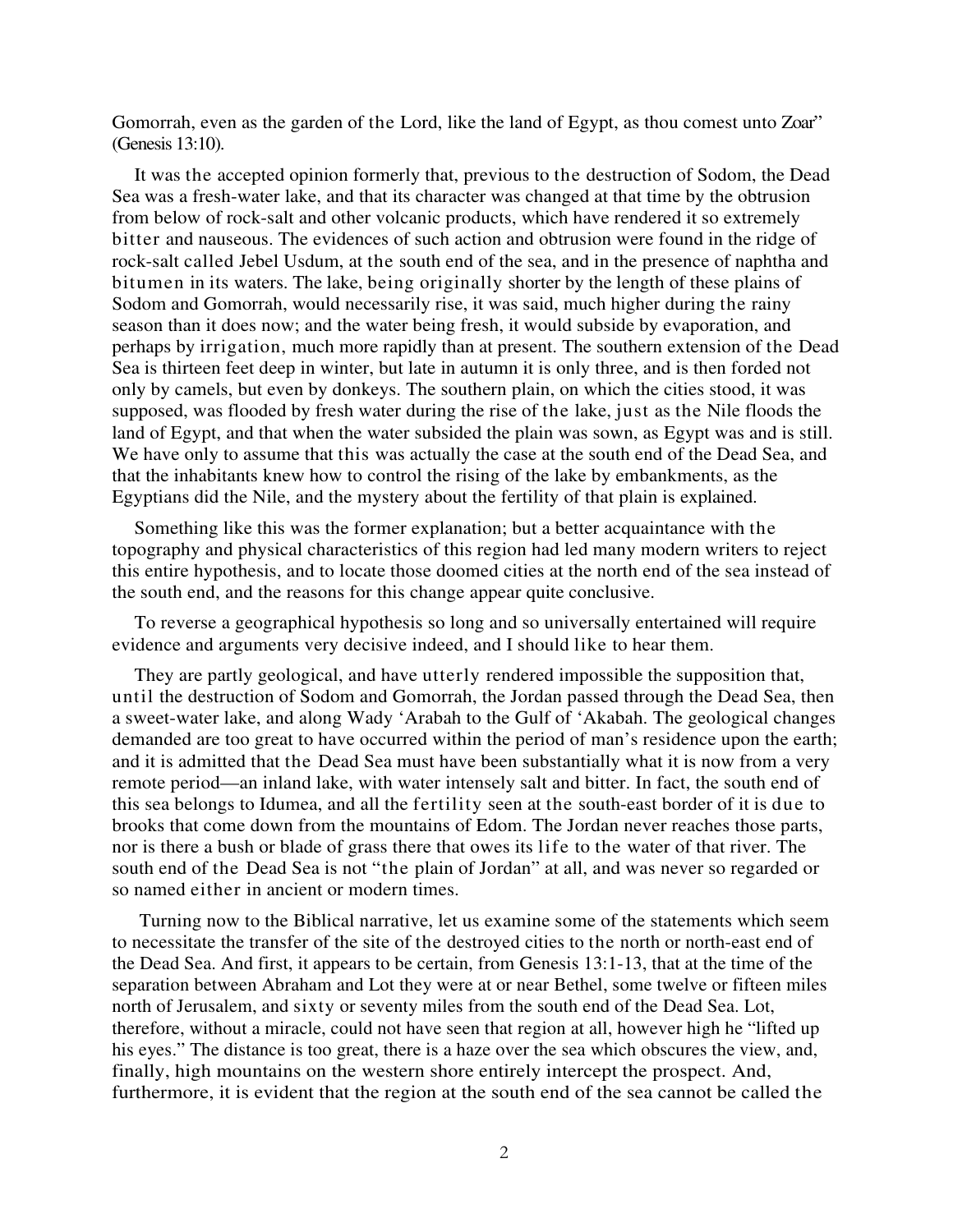"plain of the Jordan" in any admissible sense; that plain stops at the north end. Moreover, Lot, when he separated from Abraham, is said to have "journeyed east"; whereas he must have gone to the south, if Sodom was at that end of the sea. These Biblical indications cannot be easily reconciled with the hypothesis that places those cities at the south of this sea. But as the earliest distinct geographical intimations we have which locate the catastrophe at the south end are more than two thousand years later than the catastrophe itself, it is quite possible that during the long lapse of twenty centuries the actual site may have been lost; and when left to mere conjecture, the phenomena found at the south end would best accord, it was supposed, with the account of the overthrow, such as the wonderful cliff of rock-salt called Jebel Usdum, and the dreary and hopeless desert that spreads out across the south end of the sea, while general fertility characterized the region at the north end of it.

As the opinion early prevailed that the cities were submerged at the time of the catastrophe, and lay beneath the waters of the sea, the remarkable southern extension of it, only a few feet deep, would naturally suggest the idea that there was the site of those doomed cities; and whatever may be the truth in the matter, I think no one personally acquainted with the two ends of the sea can read the many incidental references in the Bible to the site of Sodom without feeling that these allusions apply far better to the south than the north end, and, further, that those who made them, be they prophet, apostle, or historian, accepted the current tradition as to the locality, and drew their pictures from that southern landscape. This is the impression produced by such passages as Deuteronomy 29:23, Jeremiah 49:18, 2 Peter 2:6, and other similar notices, which speak of the site of Sodom as utterly waste, sown with brimstone and salt, abounding in salt-pits, the breeding-place of nettles, and a perpetual desolation. The writers, one and all, surely had their mind's eye, not upon the plain about Jericho, with its palm-groves and balsam-bearing gardens, nor upon the acacia thickets of shittim on the east bank of the Jordan, which even now extend nearly to the shore of the sea, but upon the dismal salt desert at the south end of it.

The Biblical writers, however, refrain from giving distinct topographical indications by which we might locate the site, and the same holds true of the notices of Sodom in the Apocrypha. For though I cannot doubt that the author of the Wisdom of Solomon speaks of the south end, not the north, as "the waste land that smoketh, with plants bearing fruit that never come to ripeness, and a standing pillar of salt" (Wisdom 10:7), yet he does not say so. Josephus, also, says that "there are still the remainders of that divine fire, and traces of the five cities are still to be seen, as well as the ashes growing in their fruits. Which fruits have a color as if they were fit to be eaten, but if you pluck them with your hands, they dissolve into smoke and ashes," with a good deal of other extravagances about this sea and country which you will find in the fourth book of his Wars, at the end of the eighth chapter. Nor can there be a question as to the region which he had in view. We need not wonder, therefore, that all subsequent authors, down to Robinson, Lynch, Stanley, De Saulcy, and others, take for granted that the overthrown cities were located at the south end of the Dead Sea; and, indeed, the attempt to set aside such a tradition as this will be regarded by many as a case of unsustained critical presumption.

In conclusion, we must still be allowed to doubt that the submergence of the entire Lessan [Lisan], at the time of the catastrophe, is a geological impossibility. Phenomena somewhat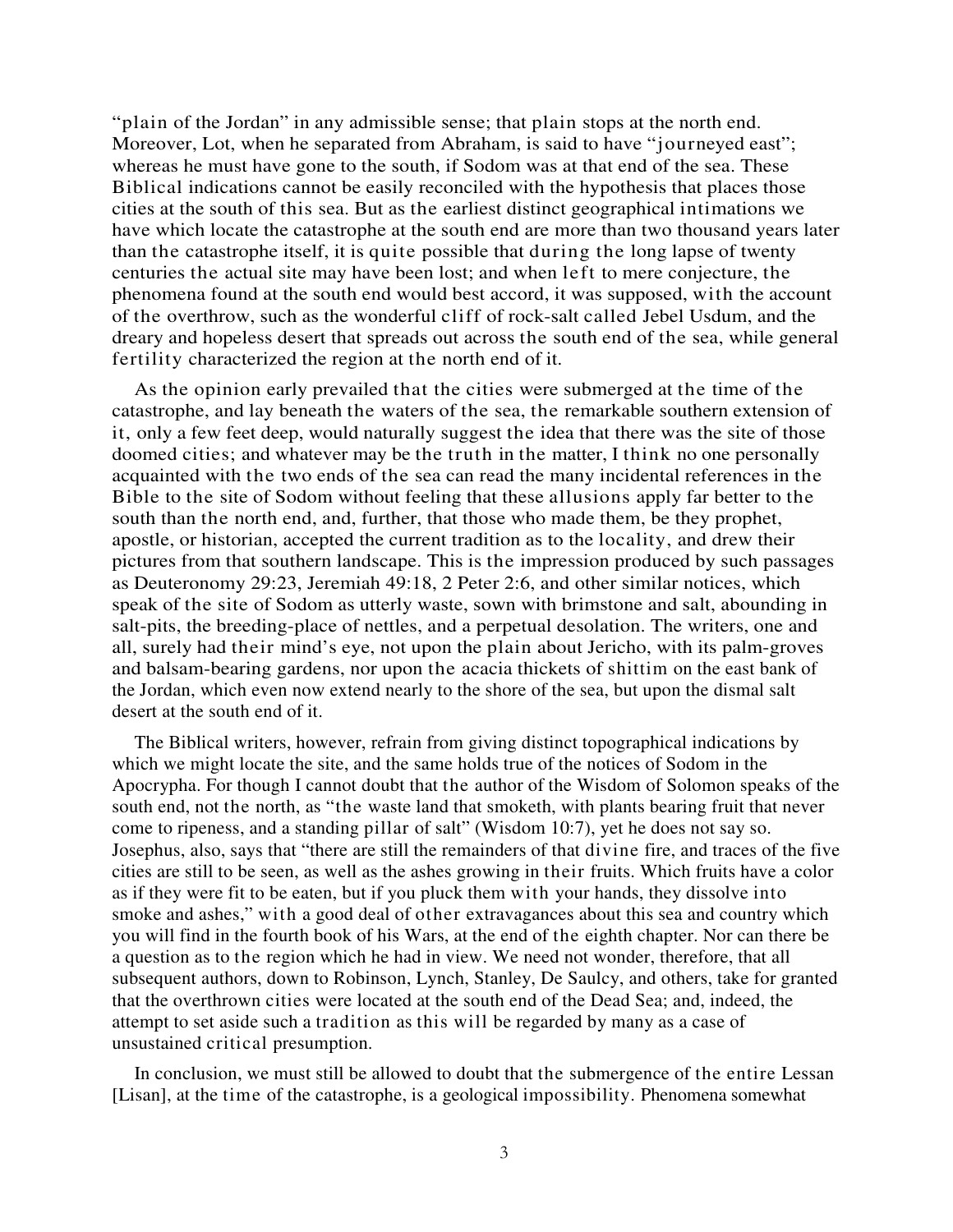similar have occurred elsewhere within historic times, and the same is true in regard to the elevation of such cliffs as Jebel Usdum. Monte Nuova, north-west of Baiae, near Naples, was thrown up in a night, only a few hundred years ago, and there it stands as firmly as Jebel Usdum, and much higher.

It has been suggested that the geographical indications in Genesis may be explained as follows: The Hebrew word rendered plain in chapter 13:10-12, 19:17,25,28, is ciccar [*kikkar*], not the ordinary name for a level plain, but is an indefinite term, radically having reference to something circular, and may have then been a technical term for the whole region around this sea, both north and south. And it seems to have been actually thus employed in Deuteronomy 34:3, in describing the extent of the vision of Moses from the top of Pisgah over the Promised Land. He saw the south, and the ciccar of the valley of Jericho, the city of palmtrees, unto Zoar. Now, if Zoar was at the north end of the Dead Sea, it would be in the immediate vicinity of Jericho, almost at the foot of Pisgah, and superfluous to say that Moses saw it; but if it was at the other end of that sea, it would imply a large extension of the survey in that direction.

Lot went east from Bethel to this ciccar, which he would naturally do in descending into "the plain of Jordan." How far he travelled in it before he came to Sodom, and in what direction, are details not mentioned. It is worth while, in this connection, to allude to a formula often employed by writers on this country, "the valley of the Jordan." It holds within its compass the three lakes—Huleh, Tiberias, and the Dead Sea. Ciccar may have had an equally extended application, and hence Lot would have been in the ciccar, though his residence was at the south end of the sea.

In Genesis 13:10, it is stated that, "before the Lord destroyed Sodom and Gomorrah," the plain was "as the garden of the Lord, like the land of Egypt, as thou comest unto Zoar." Does not this imply that a terrible change had been effected by the catastrophe itself?

That would be true in any case, without reference to how it occurred; and you must remember that nowhere is there the slightest intimation that those cities were submerged. The agent employed in their destruction was not water, but its opposite—fire. I suppose that they were agricultural towns of no great size, built of unburnt brick, probably, and other materials still more perishable; and after the conflagration they must have presented an appalling spectacle of utter devastation— "the smoke of the country went up as the smoke of a furnace" (Genesis 19:28).

If at this end of the sea, and a few miles from Jericho, how do you account for the entire disappearance of the ruins?

There was but little left to disappear, and the debris of the ruins would have long since been buried up by the shifting sand, too deep for their sites to be now visible. I am inclined to locate all those doomed cities on the other side of the Jordan, near the north-east corner of the Dead Sea. There is plenty of room for them there, and, curiously enough, in that vicinity are to be found the proper number of tells [talls], or earth-mounds, required for the sites of the lost cities. Lot, we know, was on the east side of the Jordan after the catastrophe, and the little city Zoar to which he fled must have been on that side also; for he went up into the mountain above it, where his descendants, the Moabites and Ammonites, were found in succeeding times. We will visit that region hereafter, and examine those tells on the spot.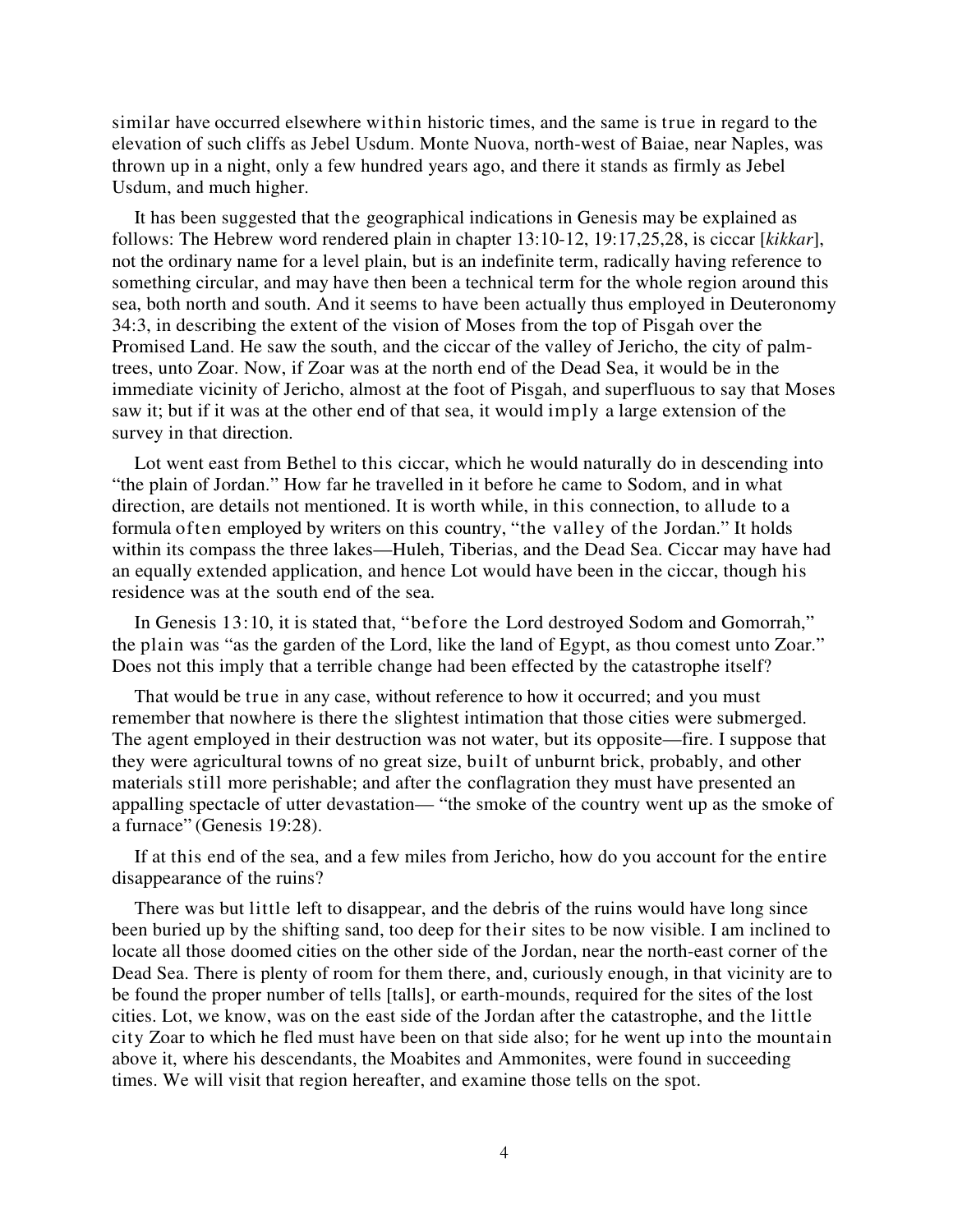#### THOMPSON'S DESCRIPTION OF THE KIKKAR AND TALL EL-HAMMAM

[Note by S. Collins: The following excerpt is found on pages 668-670 of Thompson's volume, *The Land and the Book: Lebanon, Damascus, and Beyond Jordan.*<sup>2</sup> I am particularly interested in his description of Tall el-Hammam, since I am suggesting it as the most likely candidate for Sodom. Indeed, Thompson recognized the strategic position of the site, even though he did not comprehend the actual size of it. Here are his observations:]

A great change has come upon this region since the Hebrew host passed this way down to their camping-ground on the acacia meadow, or Abel-shittim…Then all these valleys and hills must have been alive with "much cattle," and thousands of men, women, and children must have crowded every practicable pathway down to the "plains of Moab."...This [the pathway from the Jordanian highlands north of Mt. Nebo down onto the *kikkar* via the rock spur leading down along the Wadi Kefrein to Tall el-Hammam] is…not the only way from the high plateau of Moab to the Jordan, but it is the easiest one…The road now winds down this narrow ridge with profound ravines on either side, all of which are dry, rocky, and impracticable.

The Hebrews must have had an extensive view of the plain from many places along this descent from the plateau of Moab.

Let us turn aside and rest a while under the shadow of that great rock while we contemplate this glorious prospect. We can see the entire plain of Abel-shittim, the Jordan Valley, and the endlessly diversified hills of Judea, the Dead Sea, and every tell upon "the plains of Moab" from Tell Suweimeh [Khirbet Sweimeh] on the south to Tell Nimrin [Tall Nimrim] on the north. The entire western face of these Moabite mountains, from es Salt to "the mountain of Nebo," is drained by a number of wadies, all of which debouch on to Ghôr es Seisabân, as "the acacia meadow," or Abel-shittim, is now called.

Beginning at the south, the principal ones are Wady 'Ayûn Mûsa under Nebo, then Wady Hesbân, and beyond it Wady Kefrein and Wady Sha'ib with its little river, which flows down from es Salt, past Tell Nimrin, and irrigates that part of the plain. The stream from Kefrein rises in the mountains east of 'Arâk el Emir, near a ruin called Khirbet Sâr, and enters the plain between Tell Kefrein [Tall Kefrein] on the north and Tell el Hammâm [Tall el-Hammam] on the south. The little stream from 'Ain Hesbân comes from Wady Hesbân and flows past and to the north of Tell Ektanu [Tall Iktanu] and Tell er Râmeh [Tall Rama], and the waters from 'Ayûn Mûsa flow down the valley of the same name and join the stream of Wady Jerifeh. After reaching the plain of Abel-shittim all those streams from the different wadies cut their own deep and narrow channels westward to the Jordan.

The principal tells on the plain of Abel-shittim, commencing at the southern end and proceeding northward, are Tell es Suweimeh,…Tell Ektanu,…Tell er Râmeh,…Tell esh Shaghûr,…Tell el Hammâm,…Tell Kefrein,…and Tell Nimrin…

We have now reached Tell el Hammâm, the mound of the bath [or pigeons], at the foot of the mountain. I spent two nights near it, encamped on the west bank of this pretty little stream from Wady Kefrein, and I passed the intervening day wandering about this beautiful plain and exploring the surrounding hills. Tell el Hammâm is a high natural mound at the south-eastern

 $\overline{a}$ 

<sup>&</sup>lt;sup>2</sup> W.M. Thompson, *The Land and the Book: Lebanon, Damascus, and Beyond Jordan* (New York: Harper and Brothers, 1885) 668-70.